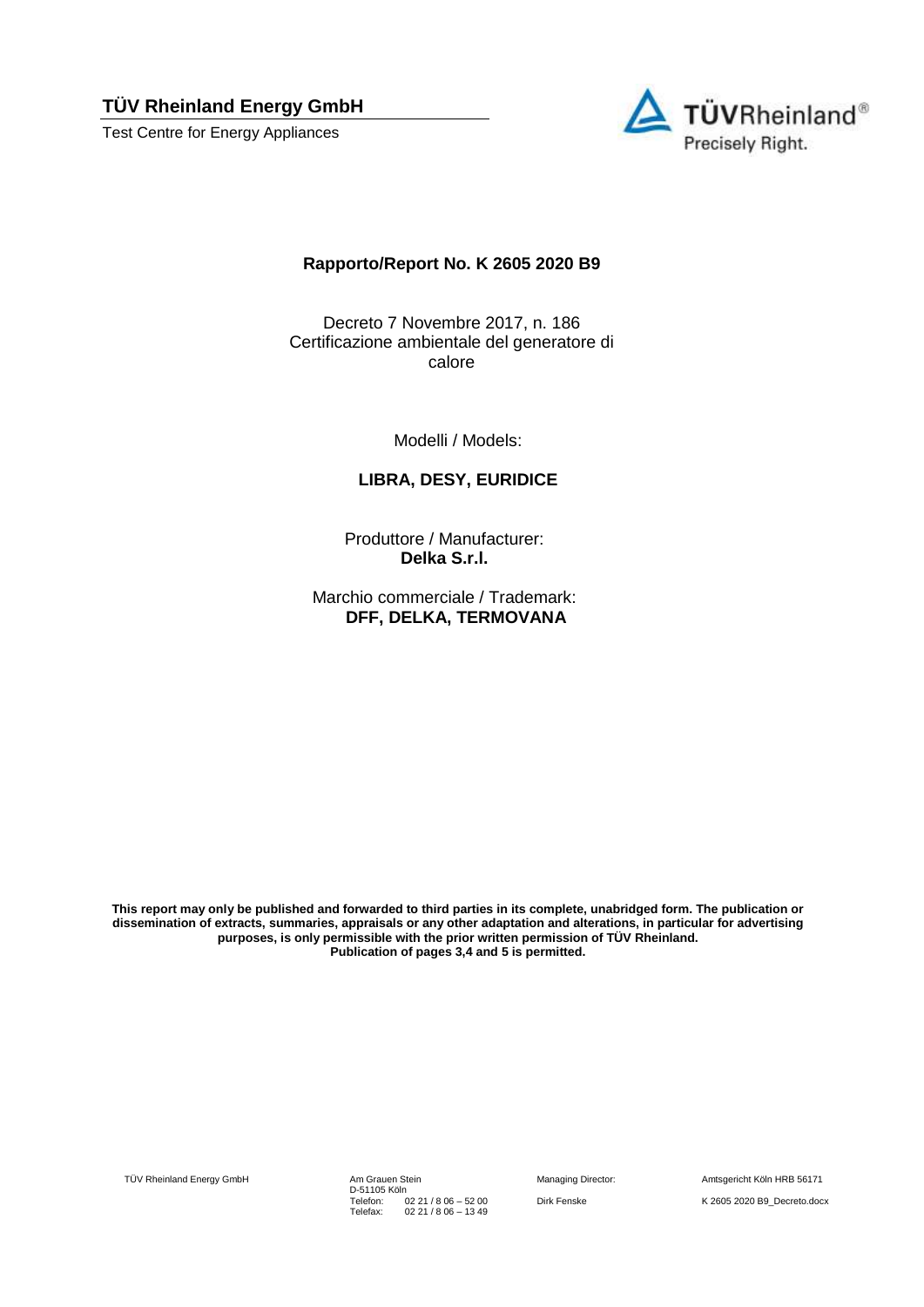Test Centre for Energy Appliances



## **Decreto 7 Novembre 2017, n. 186 Certificazione ambientale del generatore di calore**

| Produttore / Manufacturer:                         | Delka S.r.l.<br>Via Crevada, 63<br>31020 Refrontolo (TV) |                  |                 |  |
|----------------------------------------------------|----------------------------------------------------------|------------------|-----------------|--|
| Marchio commerciale / Trademark:                   | <b>DFF</b>                                               | <b>TERMOVANA</b> | <b>DELKA</b>    |  |
| Modelli / Models:                                  | <b>LIBRA</b>                                             | <b>DESY</b>      | <b>EURIDICE</b> |  |
| Potenza termica nominale /<br>Nominal heat output. | 8,0 kW                                                   |                  |                 |  |

| Tipologia prodotto / Product type:                           | Stufe a pellets di legna / Wood pellet stoves |
|--------------------------------------------------------------|-----------------------------------------------|
| Norma di riferimento / Reference standard:                   | EN 14785:2006                                 |
| Ente Notificato CPR/Notified body acc. CPR                   | <b>NB 2456</b>                                |
| Rapporto di Prova di riferimento /<br>Reference test report: | K 2605 2020 E8                                |
| Combustibile di prova / Test fuel:                           | Pellet di legna / wood pellet                 |

Cologne, 30.04.2020 432 / mc

Vi Dipl.-Ing. M. Ciccarelli Dipl.-Ing. A. Pomp

TÜV Rheinland Energy GmbH Test Centre for Energy Appliances NB 2456 (CPR) DIN EN ISO/IEC 17025:2005 accreditation: D-PL-11120-04-00

Assessor: Assessor: Assessor: Report released after review:

anm